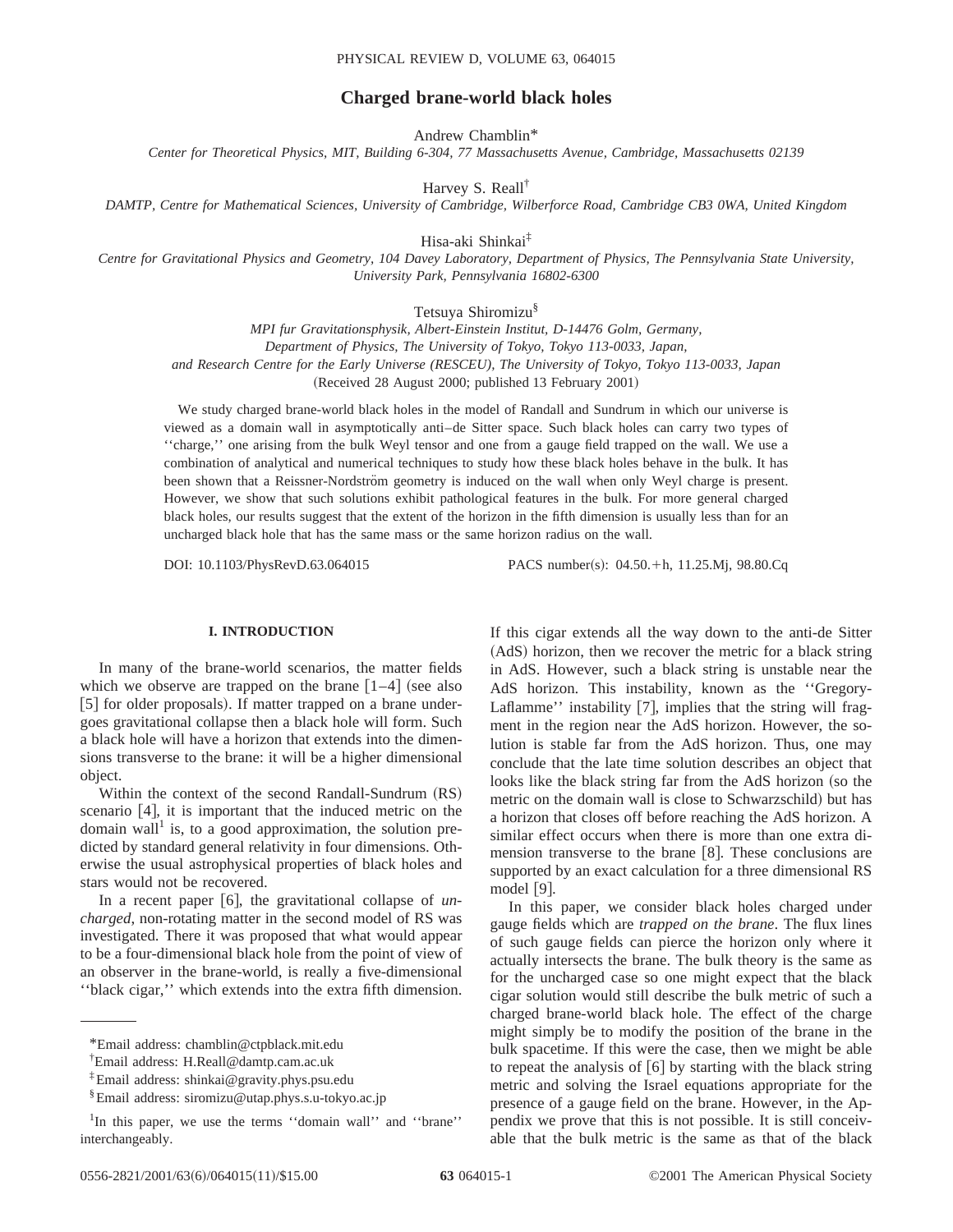*cigar*, but unfortunately the form of the cigar metric is not known. We are therefore forced to study charged braneworld black holes numerically.

A recent paper  $\lceil 10 \rceil$  has claimed to give a solution describing a non-charged black hole in the RS scenario. By using the brane-world Einstein equations derived in  $[11]$ , it was shown that a Reissner-Nordstrom (RN) geometry could arise on the domain wall provided that the bulk Weyl tensor take a particular form at the wall. We regard this solution as unsatisfactory for two reasons. First, there is no Maxwell field on the domain wall so the black hole cannot be regarded as charged. $<sup>2</sup>$  Secondly, only the induced metric on the do-</sup> main wall was given—the bulk metric was not discussed. The solution is simply a solution to the Hamiltonian constraint of general relativity and gives appropriate initial data for evolution into the bulk. Until this evolution is performed and boundary conditions in the bulk are imposed, it is not clear what this solution represents. For example, it might give rise to some pathology such as a naked curvature singularity. We would then not regard it as a brane-world black hole, which should have a regular horizon  $[6,9]$ . One aim of the present paper is to evolve the initial data of  $[10]$  in order to understand what this ''solution'' really describes.

The second aim of this paper is to study brane-world black holes that are charged with respect to a Maxwell field on the brane. We start by solving the Hamiltonian constraint on the brane to give an induced metric that is close to, but not exactly, Reissner-Nordstrom. The "charge" of [10] arises as an integration constant in the metric. We then evolve this ''initial'' data away from the domain wall in order to study the resulting bulk spacetime. Our solution to the Hamiltonian constraint is based on a metric ansatz that is almost certainly not obeyed by the true solution describing a charged brane-world black hole. However, we expect our ansatz to be sufficiently close to the true solution that useful results can be obtained without a knowledge of the exact metric, just as in  $[6]$ .

Our results suggest that it is more natural to take the "charge squared" parameter of [10] to be negative than positive since the latter gives an apparent horizon that grows relative to the black string as one moves away from the brane. For black holes charged with respect to a Maxwell field, we find that the horizon shrinks in the fifth dimension. In both cases (and for black holes carrying both charges), we obtain a numerical upper bound on the length of the horizon in the fifth dimension. We find that increasing either type of charge tends to decrease this length, even if the horizon radius on the brane is held fixed.

It is worth emphasizing that this paper is quite distinct from recent papers which have appeared on the subject of charged black holes in brane-world scenarios  $[13-15]$ . This is because these papers all study the effects of *bulk* charges on the brane-world geometry, whereas our analysis deals with gauge degrees of freedom that are truly localized on the brane. One consistent interpretation of the RN solution of [10] would be as the induced metric on the brane in the  $(bulk)$  charged black string solution of [14,15]. However, in this paper we will study whether sense can be made of this solution without introducing bulk gauge fields.

Related numerical work on uncharged brane-world black holes has recently appeared in  $[16]$ . The difference between that paper and the present work is that we will prescribe ''initial'' data on the brane and evolve it in the spacelike direction transverse to the brane, whereas in  $[16]$ , initial data was prescribed on a spacelike hypersurface and evolved in a timelike direction.

The outline of this paper is as follows. First, we set up the basic notation and formalism for a covariant treatment of the second brane-world scenario of Randall and Sundrum. Next we solve the Hamiltonian constraint for ''initial'' data on the brane and obtain a RN solution with small corrections. We then numerically evolve the solution into the bulk subject to the constraint that the metric solve the vacuum Einstein equations with a negative cosmological constant. Finally we discuss the properties of the resulting bulk spacetime.

## **II. FORMULATION AND STRATEGY**

## **A. Covariant formulation of brane-world gravity**

We shall be discussing a thin domain wall in a five dimensional bulk spacetime. We shall assume that the spacetime is symmetric under reflections in the wall. The 5-dimensional Einstein equation is

$$
^{(5)}R_{\mu\nu} - \frac{1}{2}^{(5)}g_{\mu\nu}{}^{(5)}R = \kappa_5^2{}^{(5)}T_{\mu\nu},
$$
 (2.1)

where  $\kappa_5^2 = 8 \pi G_5$  and  $G_5$  is the five dimensional Newton constant. The energy-momentum tensor has the form

$$
{}^{(5)}T^{\mu\nu} = -\Lambda_5 {}^{(5)}g_{\mu\nu} + \delta(\chi) [-\lambda h_{\mu\nu} + T_{\mu\nu}].
$$
 (2.2)

In the above, the brane is assumed to be located at  $\chi=0$ where  $\chi$  is a Gaussian normal coordinate to the domain wall.  $\chi=0$  is the fixed point of the  $Z_2$  reflection symmetry.  $\Lambda$  and  $\lambda$  denote the bulk cosmological constant and the domain wall tension respectively.  $h_{\mu\nu}$  is the induced metric on the wall, given by  $h_{\mu\nu} = \frac{(5)}{g_{\mu\nu} - n_{\mu}n_{\nu}}$  where  $n_{\mu}$  is the unit normal to the wall. The effect of the singular source at  $\chi=0$  is described by Israel's junction condition  $[17]$ 

$$
K_{\mu\nu}|_{\chi=0} = -\frac{1}{6}\kappa_5^2\lambda h_{\mu\nu} - \frac{1}{2}\kappa_5^2\left(T_{\mu\nu} - \frac{1}{3}h_{\mu\nu}T\right).
$$
 (2.3)

Here,  $K_{\mu\nu}$  denotes the extrinsic curvature of the domain wall, defined by  $K_{\mu\nu} = h^{\rho}_{\mu} h^{\sigma}_{\nu} \nabla_{\rho} n_{\sigma}$ . In Eq. (2.3), we are calculating the extrinsic curvature on the side of the domain wall that the normal point *into*. This is because we want to evolve initial date prescribed on the wall in the direction of this normal. Using the Gauss equation and the junction condition, we recover the Einstein equation on the brane  $[11]$ :

$$
^{(4)}G_{\mu\nu} = -\Lambda_4 h_{\mu\nu} + 8\pi G_4 T_{\mu\nu} + \kappa_5^4 \pi_{\mu\nu} - E_{\mu\nu}, \quad (2.4)
$$

 ${}^{2}$ In the AdS conformal field theory (CFT) interpretation [12] of the RS model, this black hole must be charged with respect to a *U*(1) subgroup of the dual CFT.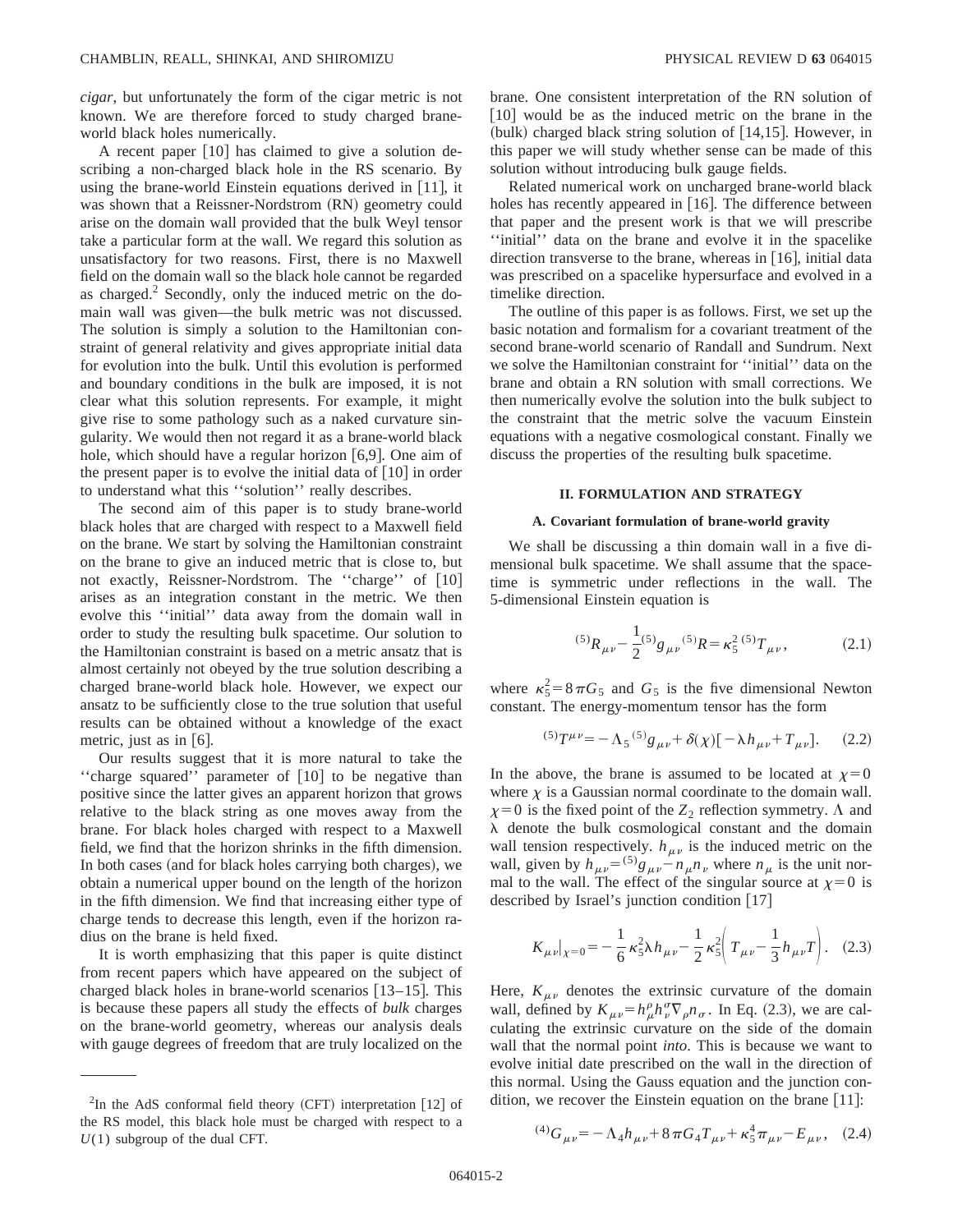where

$$
\Lambda_4 = \frac{1}{2} \kappa_5^2 \left( \Lambda_5 + \frac{1}{6} \kappa_5^2 \lambda^2 \right) \tag{2.5}
$$

$$
G_4 = \frac{\kappa_5^4 \lambda}{48\pi} \tag{2.6}
$$

$$
\pi_{\mu\nu} = \frac{1}{12} T T_{\mu\nu} - \frac{1}{4} T_{\mu\alpha} T^{\alpha}_{\nu} + \frac{1}{8} h_{\mu\nu} T_{\alpha\beta} T^{\alpha\beta} - \frac{1}{24} h_{\mu\nu} T^2 \qquad (2.7)
$$

and  $E_{\mu\nu}$  is the "electric" part of the 5-dimensional Weyl tensor:

$$
E_{\mu\nu} = {}^{(5)}C_{\mu\alpha\nu\beta}n^{\alpha}n^{\beta}.
$$
 (2.8)

We shall now specialize to the RS model. This has

$$
\Lambda_5 = -\frac{6}{\kappa_5^2 l^2}, \quad \lambda = \frac{6}{\kappa_5^2 l}, \tag{2.9}
$$

which implies

$$
\Lambda_4 = 0, \quad G_4 = \frac{G_5}{l}.\tag{2.10}
$$

The matter on the domain wall will be assumed to be a Maxwell field. This implies  $T=0$ , so we can rewrite the Einstein equation as

$$
^{(4)}R_{\mu\nu} = 8\pi G_4 T_{\mu\nu} - \frac{\kappa_5^4}{4} T_{\mu\rho} T_{\nu}^{\rho} - E_{\mu\nu}.
$$
 (2.11)

The Israel equation gives the extrinsic curvature of the wall:

$$
K_{\mu\nu}|_{\chi=0} = -\frac{1}{l}h_{\mu\nu} - \frac{\kappa_5^2}{2}T_{\mu\nu}.
$$
 (2.12)

### **B. Strategy**

We adopt the following procedure: We take a certain charged black hole geometry for the brane. When we solve for the bulk, we Wick rotate twice. This gives a Kaluza-Klein bubble spacetime  $[21,22]$  from which we obtain boundary conditions at the condition on the bubble surface. Wick rotating back gives boundary conditions at the bulk horizon for our problem. The Kaluza-Klein bubble spacetime is reviewed in Appendix B.

#### **C. Metric and field equations**

We assume that the induced metric on the brane takes the form

$$
ds^{2} = -U(r)dt^{2} + \frac{dr^{2}}{U(r)} + r^{2}d\Omega_{2}^{2},
$$
 (2.13)

where  $d\Omega_2^2 = d\theta^2 + \sin^2\theta d\varphi^2$ . Note that this is a *guess*. It is unlikely that the exact metric describing a brane-world black hole would have precisely this form—in general one would expect the coefficients of  $dt^2$  and  $dr^2$  to be independent (when the coefficient of  $d\Omega_2^2$  is fixed as  $r^2$ ). However, we know that the induced metric describing a charged black hole should be close to Reissner-Nordstrom, which *can* be written in this form, so our ansatz is probably quite a good guess. We expect that deviations from the exact metric will give rise to pathologies when this initial data is evolved into the bulk. Even so, the analysis of  $\lceil 6 \rceil$  shows that it is possible to extract quite a lot of information from a pathological solution. The function  $U(r)$  will be determined from the Hamiltonian constraint equation below. The bulk metric is assumed to take the form

$$
ds^{2} = N(\chi,r)^{2}d\chi^{2} - e^{2a(\chi,r)}U(r)dt^{2} + \frac{e^{2b(\chi,r)}dr^{2}}{U(r)}
$$
  
+  $e^{2c(\chi,r)}r^{2}d\Omega_{2}^{2}$ . (2.14)

*N* is the lapse function which describes the embedding geometry of the hypersurface spanned by  $(t, r, \theta, \varphi)$  during the evolution in the bulk spacetime.

The extrinsic curvature of a hypersurface of constant  $\chi$ (with unit normal  $n = N d\chi$ ) is given by

$$
K_t^t = \frac{\dot{a}}{N}
$$
,  $K_r^r = \frac{\dot{b}}{N}$  and  $K_\theta^\theta = K_\varphi^\varphi = \frac{\dot{c}}{N}$ , (2.15)

where a dot denotes  $\partial_{x}$ . The spacetime is described by the evolution equation,

$$
\dot{K}^{\mu}_{\nu} = N \left( {}^{(4)}R^{\mu}_{\nu} - KK^{\mu}_{\nu} + \frac{4}{l^2} \delta^{\mu}_{\nu} \right) - D^{\mu}D_{\nu}N, \quad (2.16)
$$

the Hamiltonian constraint equation,

$$
^{(4)}R - K^2 + K_{\mu\nu}K^{\mu\nu} = -\frac{12}{l^2}, \qquad (2.17)
$$

and the momentum constraint equation,

$$
D_{\mu}K^{\mu}_{\nu} - D_{\nu}K = 0. \tag{2.18}
$$

Here <sup>(4)</sup> $R_v^{\mu}$  and <sup>(4)</sup>R are the Ricci tensor and Ricci scalar on hypersurfaces of constant  $\chi$ .

### **III. BRANE AND BULK GEOMETRY**

### **A. Brane geometry: Charged black hole ''initial data''**

The action for the Maxwell field on the brane is taken to be

$$
S = -\frac{1}{16\pi G_4} \int d^4x \sqrt{-h} F_{\mu\nu} F^{\mu\nu}, \tag{3.1}
$$

giving energy-momentum tensor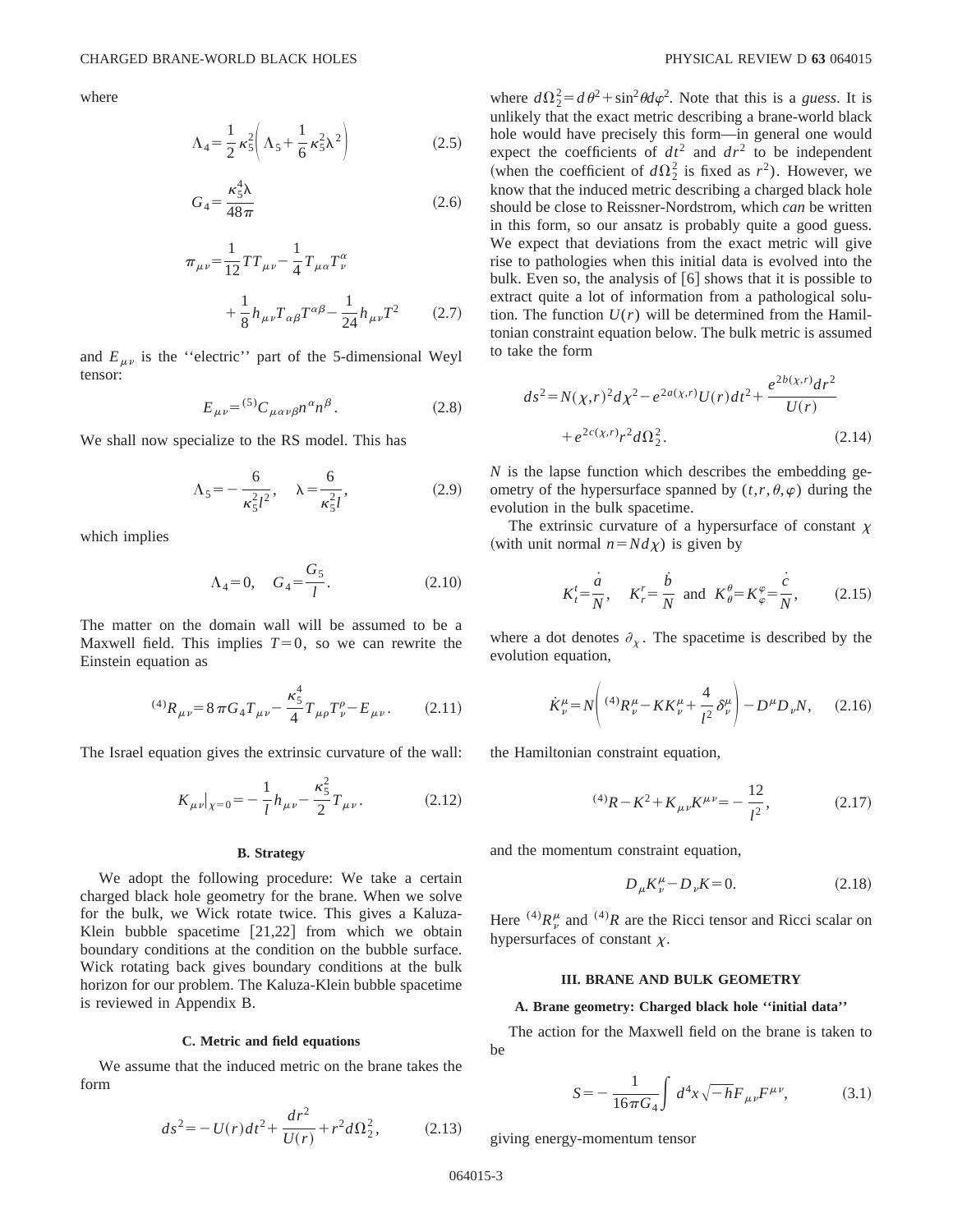CHAMBLIN, REALL, SHINKAI, AND SHIROMIZU PHYSICAL REVIEW D **63** 064015

$$
T_{\mu\nu} = \frac{1}{4\pi G_4} \left( F_{\mu\rho} F^{\rho}_{\nu} - \frac{1}{4} h_{\mu\nu} F_{\rho\sigma} F^{\rho\sigma} \right). \tag{3.2}
$$

The field strength *F* is related to a potential *A* by  $F = dA$ . The equations of motion are satisfied if we take *A*  $=$   $-\Phi(r)dt$  with  $\Phi(r) = Q/r$ . This gives

$$
T_{\mu\nu} = \frac{1}{8\pi G_4} \frac{Q^2}{r^4} \text{diag}(U, -U^{-1}, r^2, r^2 \sin^2 \theta t). \quad (3.3)
$$

This can be substituted into the right hand side of the Israel equation  $(2.12)$  to give an expression for the extrinsic curvature. This can then be substituted into the Hamiltonian equation  $(2.17)$ , along with our metric ansatz to give an equation for  $U(r)$ . Solving this equation gives<sup>3</sup>

$$
U(r) = 1 - \frac{2G_4M}{r} + \frac{\beta + Q^2}{r^2} + \frac{l^2Q^4}{20r^6},
$$
 (3.4)

where  $M$  and  $\beta$  are arbitrary constants of integration. Substituting into the Einstein equation on the domain wall gives

$$
-E_{\mu\nu} = \left(\frac{\beta}{r^4} + \frac{l^2 Q^4}{2r^8}\right) \text{diag}(U, -U^{-1}, r^2, r^2 \sin^2 \theta).
$$
\n(3.5)

It is interesting to compare  $-E_{\mu\nu}$  with  $8\pi G_4T_{\mu\nu}$  since these quantities appear on an equal footing in the effective Einstein equation (2.4). It is clear that the constant of integration  $\beta$  is in some sense analogous to  $Q^2$ , which is why the authors of [10] obtained a RN solution. However, since their solution did not have a Maxwell field, it cannot really be regarded as a charged black hole in the usual sense. Rather it carries "tidal" charge associated with the bulk Weyl tensor.  $\beta$ might be regarded as a *five* dimensional mass parameter.

We shall only consider initial data that corresponds to an object with an event horizon (in the four dimensional sense) on the domain wall. In some cases there may be more than one horizon. We shall use  $r_{+}$  to denote the position of the outermost horizon, i.e., the largest solution of  $U(r) = 0$ . This has to be found numerically except when  $Q=0$ .

Our ''initial data'' is given by

$$
\frac{\dot{a}}{N}\bigg|_{\chi=0} = \frac{\dot{b}}{N}\bigg|_{\chi=0} = -\frac{1}{l} + \frac{l}{2} \frac{Q^2}{r^4},
$$
\n(3.6)

$$
\left. \frac{\dot{c}}{N} \right|_{\chi=0} = -\frac{1}{l} - \frac{l}{2} \frac{Q^2}{r^4},\tag{3.7}
$$

$$
a(\chi=0,r) = b(0,r) = c(0,r) = 0.
$$
 (3.8)

We shall study the following cases:

*(i) No electromagnetic charge*, i.e.,  $Q=0$ . In this case, the induced metric on the domain wall is exactly  $RN$  [10]. The horizon radius is

$$
r_{+} = M + \sqrt{M^2 - \beta}.
$$
 (3.9)

The induced metric has a regular horizon if  $\beta \le M^2$ . Note that there is nothing to stop us choosing  $\beta$  to be *negative*, which emphasizes the difference between the solution of  $[10]$ and a charged black hole. If we take  $\beta$  to be negative then the induced metric has only one horizon, instead of the two horizons of a non-extreme RN black hole.

*(ii) No tidal charge, i.e.,*  $\beta = 0$ *. In this case, the induced* metric on the domain wall is Reissner-Nordstrom with a correction term. Note that  $-E_{\mu\nu}$  is non-zero but is of order  $1/r<sup>8</sup>$ , which suggests that the total "tidal energy" on the wall is zero.

We shall also consider the general case: *(iii) Both charges non-zero*, i.e.,  $\beta \neq 0$ ,  $Q \neq 0$ .

#### **B. Bulk geometry**

The bulk geometry is obtained by integrating Eqs.  $(2.15)$ and  $(2.16)$  in the *x*-direction numerically. We use the standard ''free-evolution'' method, that is we do not solve the constraint equations  $(2.17)$  and  $(2.18)$  during the evolution, but instead use them to monitor the accuracy of the simulation.

We obtain the solution numerically in the region  $r_{+}$   $\lt$  *r*  $\langle r_e \rangle$  with  $r_e \sim 5r_+$ . Boundary conditions at  $r = r_+$  are specified by first Wick rotating  $\chi=iT$ ,  $t=i\tau$ , which takes the metric to a Kaluza-Klein bubble metric (see Appendix B). Therefore we can apply the numerical techniques that are used in the study of Kaluza-Klein bubbles  $[24]$ , although the physics of Kaluza-Klein bubbles is unrelated to the physics of black holes. It was shown in the Appendix of  $[24]$  that at the inner boundary  $r=r_+$ , *a* and *b* evolve synchronously, that is,  $a(T,r_+) = b(T,r_+)$ . Analytically continuing back to our original spacetime yields the boundary condition  $a(\chi, r_+) = b(\chi, r_+)$ . The evolution equation for the trace of  $K_{\mu\nu}$  and the momentum constraint are also used at  $r=r_+$ . At the outer boundary  $r=r_e$ , we assume the components of the extrinsic curvature [Eq.  $(2.15)$ ] fall off like  $-1/l$  $+O(r^{-4})$  [cf. Eq. (3.7)]. We apply the geodesic gauge condition (slicing condition),  $N=1$ .

We use the Crank-Nicholson integrating scheme with two iterations  $[25]$ . The numerical code passed convergence tests, and the results shown in this paper are all obtained to acceptable accuracy.

<sup>&</sup>lt;sup>3</sup>It is interesting to compare this form for  $U(r)$  with the behavior expected from the linear perturbation analysis of the second RS model [4,18–20]. In linearized theory,  $U(r) = 1 - \phi(r)$  where  $\phi(r)$ is the Newtonian potential. For  $r \ge l$ , the leading order corrections to  $\phi(r)$  are expected to be proportional to  $G_4 M l^2/r^3$  and  $l^2 Q^2/r^4$ . Such terms are not present in our expression for  $U(r)$ . However, we shall be interested in black holes for which  $G_4M \ge l$ , so these correction terms will be small compared with terms like  $(G<sub>4</sub>M/r)<sup>3</sup>$ and  $(G_4MQ/r^2)^2$ , which would be neglected in linearized theory. In other words, the RS correction are dominated by post-Newtonian corrections [20] so it is not appropriate to compare  $U(r)$  with the linearized results beyond leading order.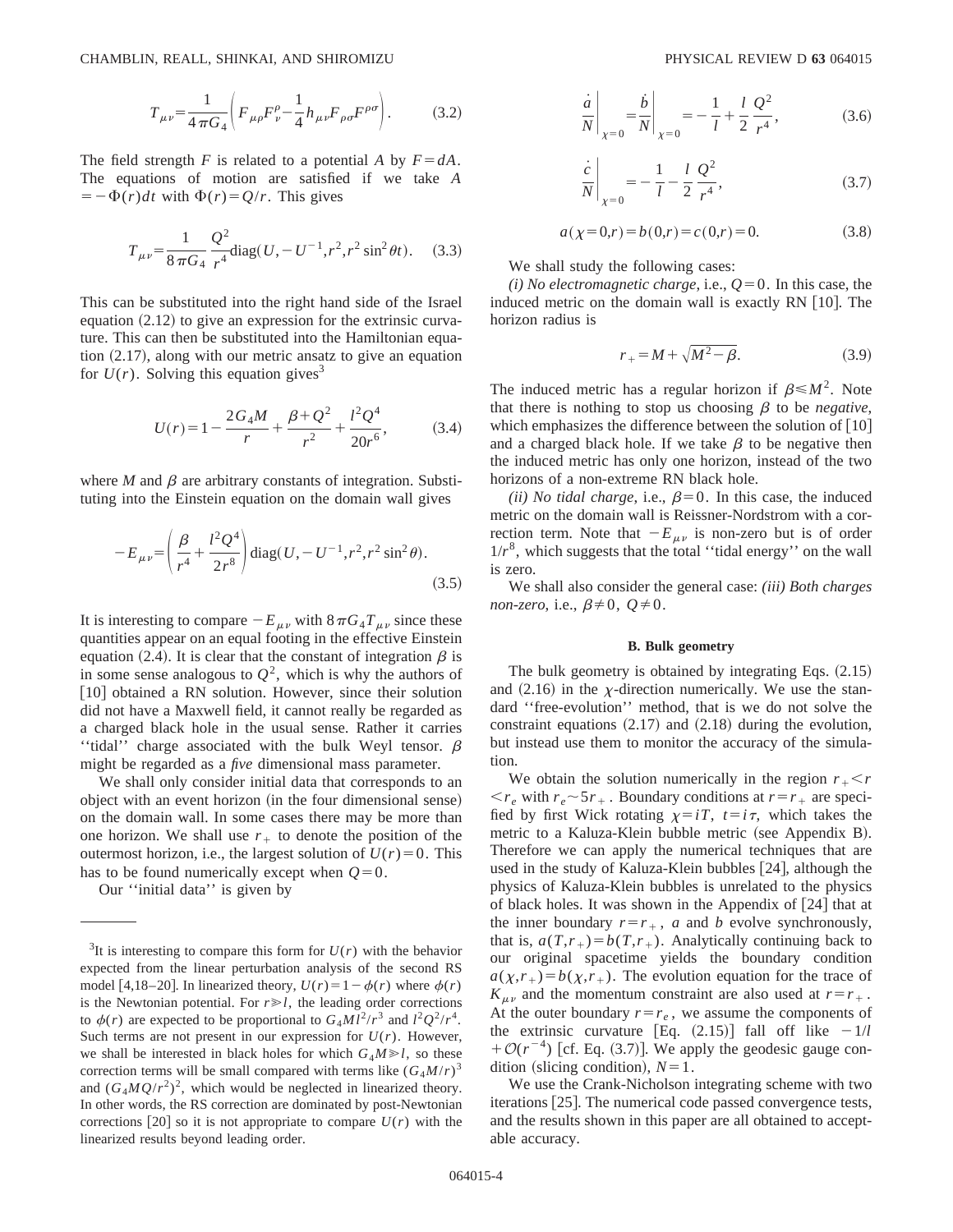We were only able to solve numerically in a region near the domain wall with a maximum value for  $\chi$  of  $\mathcal{O}(1)$ . This is because the volume element of surfaces of constant  $\chi$ decreases exponentially as one moves away from the wall, just as in pure AdS. The evolution was stopped when  $\sqrt{-g}$ became too small to monitor accurately.

We are interested in how charge affects the shape of the horizon, in particular how far it extends into the fifth dimension. This will be measured by the ratio of the physical size of the apparent horizon  $r_+e^{c(\chi,r_+)}$ , to that of a black string [6] with the same horizon radius  $r_+$  on the wall.<sup>4</sup> The size of the black string apparent horizon in the bulk is  $r_+e^{-\chi/l}$ , so the ratio is

$$
R(\chi) = e^{c(\chi, r_+) + \chi/l}.\tag{3.10}
$$

We remark that the only apparent horizon that appears during the *x*-evolution is at  $r=r_{+}$ . Here we define apparent horizon as the outermost region of negative expansion of the outgoing null geodesic congruences, where we define the expansion rate,  $\theta_+$ , as

$$
\theta_{+} = {}^{(3)}\nabla_a s^a + {}^{(3)}K - s^a s^b \t{3} K_{ab} ,
$$
 (3.11)

where  $s^a = (1/\sqrt{g_{rr}})\partial_r$  is an outwards pointing unit vector in the 3-dimensional metric. We checked Eq.  $(3.11)$  during the evolution and confirmed its positivity for  $r > r<sub>+</sub>$ .

Our initial conditions give the behavior of the ratio  $R(\chi)$ near the brane:

$$
\dot{R}(\chi)|_{\chi=0} = -\frac{l}{2} \frac{Q^2}{r_+^4} \le 0,
$$
\n(3.12)

and

$$
\ddot{R}(\chi)|_{\chi=0} = \frac{3Q^2 + \beta}{r_+^4} - \frac{l^2 Q^4}{2r_+^8}.
$$
 (3.13)

For model (i)  $(Q=0)$ ,  $\dot{R}(\chi)|_{\chi=0}=0$ , but  $\dot{R}(\chi)|_{\chi=0}$  $= \beta/r_+^4$ . This gives  $\ddot{R}(\chi)|_{\chi=0} < 0$  for the case with  $\beta < 0$ , which indicates that the ratio decreases, while  $\ddot{R}(\chi)|_{\chi=0}$  $>0$  for the case with  $\beta$  $>0$ , which indicates that the ratio increases. We have plotted the numerical results for this ratio in Figs.1(a) and 1(b) (henceforth we shall set  $l = G_4 = 1$  and assume  $M \ge 1$ , as appropriate for an astrophysical black hole.). Figures  $1(a)$  and  $1(b)$  suggests that a negative value for  $\beta$  is the natural choice since the apparent horizon grows (relative to the black string) in the fifth dimension when  $\beta$  is positive.

For model (ii)  $(\beta=0)$ ,  $\dot{R}(\chi)|_{\chi=0}$  < 0 and the ratio always decreases [see Fig. 1(c)]. Model (iii) ( $Q \neq 0$  and  $\beta \neq 0$ ) is non-trivial. We present numerical results in Fig. 2. The plot is for  $M=5$ ,  $Q=3$  and  $\beta=0,\pm 5,\pm 10,\pm 15$ , where  $\beta=15$  is close to the extreme<sup>5</sup> case for this choice of  $Q$ . The qualitative features are combinations of the plots in Fig. 1. Note that  $\beta$  seems to have the greatest effect on the bulk evolution. Again, the case with negative  $\beta$  appears to be the natural choice since positive  $\beta$  gives a growing horizon.

#### **C. Bulk geometry: extent of the horizon**

In this section, we shall estimate how far the horizon extends into the fifth dimension by combining analytical and numerical work. Following the conjugate points theorem  $[26]$ , we shall show that for a charged black hole, the trace of the extrinsic curvature diverges at a finite distance from the brane. The trace of the evolutional equation is given by

$$
\dot{K} = {}^{(4)}R - K^2 + \frac{16}{l^2} = -K_{\mu\nu}K^{\mu\nu} + \frac{4}{l^2},\tag{3.14}
$$

where we used the Hamiltonian constraint in the second line. Now define  $k_{\mu\nu}$  as

$$
K^{\mu}_{\nu} =: -\frac{1}{l} h^{\mu}_{\nu} + k^{\mu}_{\nu}.
$$
 (3.15)

The trace part of  $k_{\mu\nu}$ ,  $k = k_{\mu}^{\mu}$ , is expected to measure the volume expansion relative to the AdS ''background'' geometry. In term of  $k_{\mu\nu}$ , Eq. (3.14) can be written as

$$
\dot{k} - \frac{2}{l}k + \frac{1}{4}k^2 = -\tilde{k}_{\mu\nu}\tilde{k}^{\mu\nu} \le 0,
$$
 (3.16)

where  $\tilde{k}_{\mu\nu}$  is the traceless part of  $k_{\mu\nu}$ . On the brane the ''initial'' condition is

$$
k_{\mu\nu}|_{\text{brane}} = \tilde{k}_{\mu\nu}|_{\text{brane}} = -4\pi G_5 T_{\mu\nu},\qquad(3.17)
$$

which implies

$$
k|_{\text{brane}} = 0. \tag{3.18}
$$

For the case with  $Q\neq0$ ,

$$
\tilde{k}_{\mu\nu}\tilde{k}^{\mu\nu} > 0,\tag{3.19}
$$

so

$$
\dot{k}|_{\text{brane}} < 0. \tag{3.20}
$$

This implies that there is a  $\chi=\chi_0$  such that

$$
k = k_0 < 0. \tag{3.21}
$$

From Eq.  $(3.16)$ , one obtains

$$
1 + \frac{8}{l|k|} \leqslant \left(1 + \frac{8}{l|k_0|}\right) e^{2(\chi_0 - \chi)/l},\tag{3.22}
$$

<sup>&</sup>lt;sup>4</sup>The reason for measuring the size of the horizon relative to that of the black string is because we want to distinguish the closing-off of the horizon from the exponential collapse of hypersurfaces of constant  $\chi$  arising from the AdS nature of the geometry.

<sup>&</sup>lt;sup>5</sup>By extreme, we mean that  $U(r)$  has a double root at  $r=r_+$ .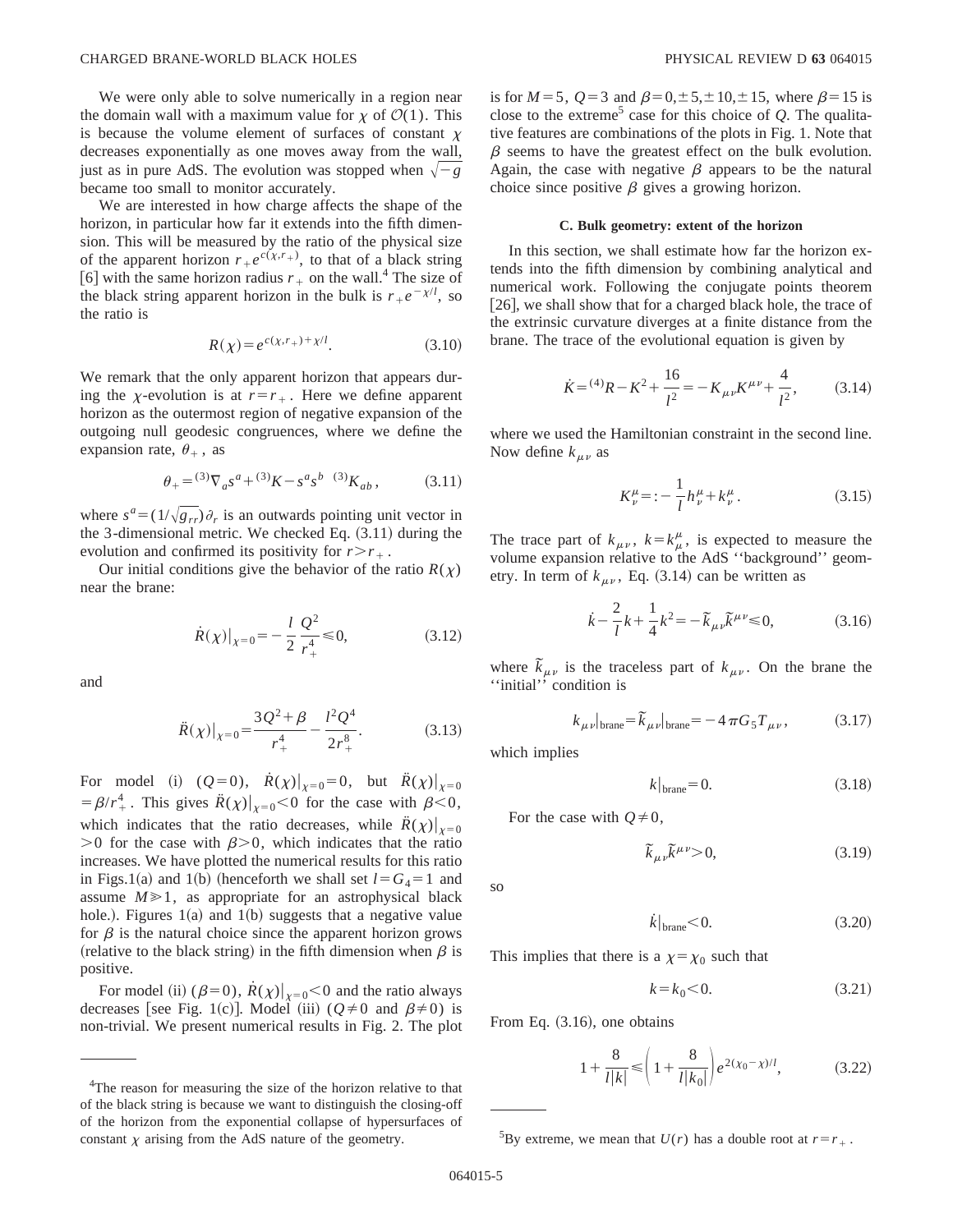

FIG. 1. Ratio of the physical size of apparent horizon to size of black string apparent horizon,  $R(\chi)$  [cf. Eq. (3.10)], plotted as a function of  $\chi$ . Figure (a) is for model (i). Lines are of  $\beta = 0, \pm 0.2M^2, \pm 0.5M^2, \pm 0.9M^2$  and  $\pm M^2$ , where  $M = 10.0$ . We see that the qualitative behavior of  $R(\chi)$  depends on the sign of  $\beta$ . Figure (b) is for the extremal case of model (i),  $\beta = M^2$  with different values of *M*. Results are also plotted for  $\beta = -M^2$ . Figure (c) is for model (ii) for which  $R(\chi)$  is monotonically decreasing.

from which it follows that *k* diverges before  $\chi = \chi_{crit}$ , where

$$
\chi_{crit} = \chi_0 + \frac{l}{2} \log \left( 1 + \frac{8}{l|k_0|} \right).
$$
 (3.23)

The divergence in  $k$  implies that  $K$  also diverges. Near  $\chi$  $=\chi_{crit}$ , |k| behaves like

$$
k \leq -\frac{4}{\chi_{\text{crit}} - \chi}.\tag{3.24}
$$

The case with  $Q=0$  is more difficult to analyze because  $\dot{k}|_{\text{brane}}=0$ . We can use Eq. (2.15) (with  $N=1$ ) to give

$$
k|_{r=r_+} = 2\partial_x \left( a + c + \frac{2\chi}{l} \right),\tag{3.25}
$$

where we have used the synchronous evolution boundary condition  $a=b$  at  $r=r_+$ . In Fig. 3, we have plotted  $a+c$ 

 $12x/l$  at  $r=r_+$ . It is clear from this plot that *k* becomes negative in the bulk when  $\beta$ <0. In fact *k* also becomes negative when  $\beta$ >0. Thus, even in the  $Q=0$  case, there exists a  $\chi = \chi_0$  such that  $k = k_0 < 0$ . The above argument can then be used to show that when  $Q=0$  and  $\beta\neq0$ , *K* must diverge before  $\chi = \chi_{crit}$ , where  $\chi_{crit}$  is given by Eq. (3.23). We have therefore proved that if  $Q \neq 0$  or  $\beta \neq 0$  then *K* diverges before  $\chi = \chi_{crit}$ .

It follows from Eqs.  $(3.24)$  and  $(3.25)$  that

$$
(a+c)|_{r=r_+} \le 2\log(\chi_{crit} - \chi),\tag{3.26}
$$

which implies that  $\sqrt{-g}$  tends to zero at least as fast as  $(\chi_{crit}-\chi)^4$  as  $\chi \rightarrow \chi_{crit}$ .

Conservatively, the divergence of *K* indicates that the geodesic slicing has broken down (when  $N=1$ ,  $\partial_y$  is the tangent vector of spacelike geodesics), in other words a caustic has occurred. The numerical study therefore cannot be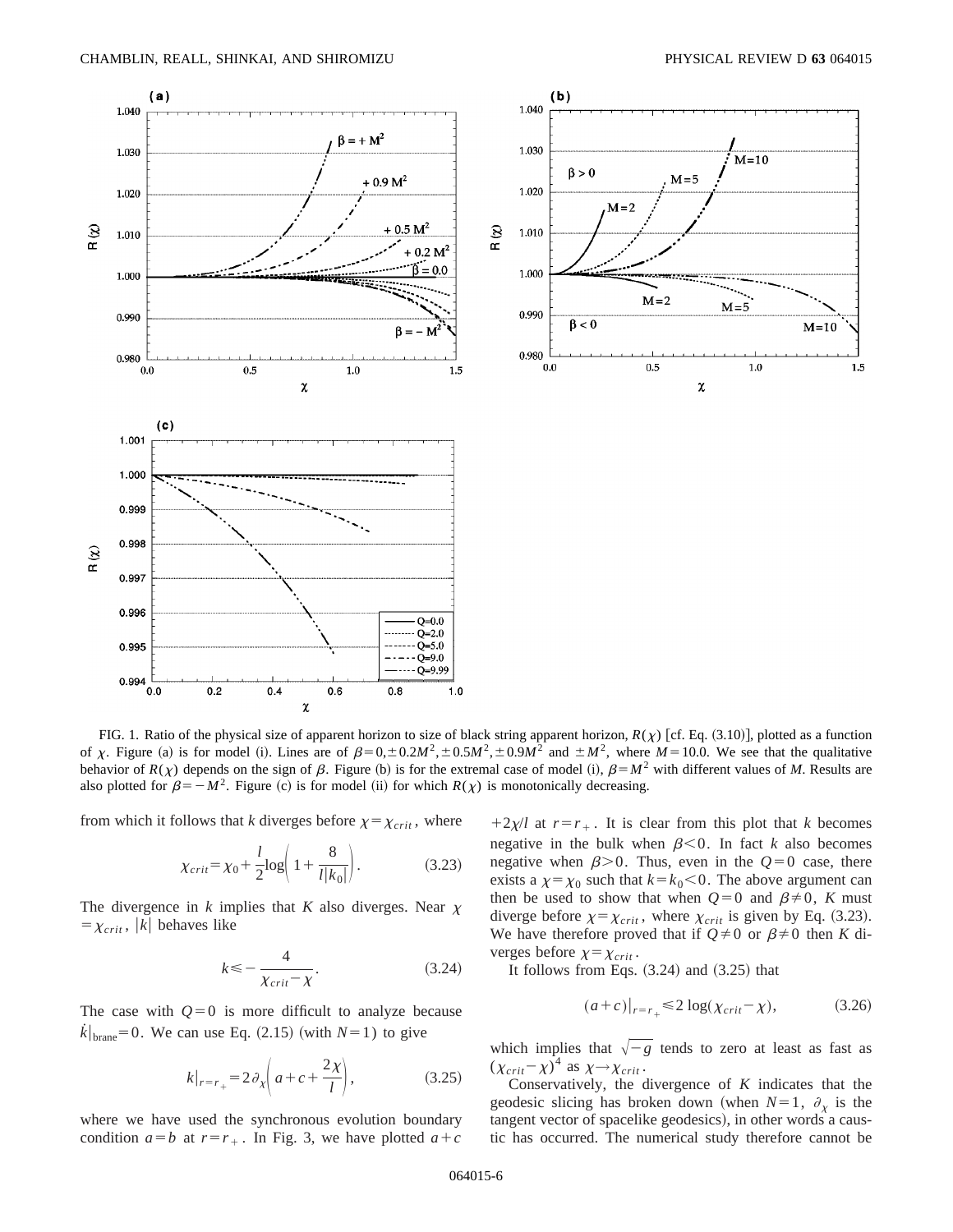

FIG. 2. Ratio of physical size of apparent horizon to size of black string apparent horizon,  $R(\chi)$  [cf. Eq. (3.10)], for nonzero *Q* and  $\beta$ . We have set  $M=5$ ,  $Q=3$  and  $\beta=0,\pm 5,\pm 10,\pm 15$  for this plot. The main features are a combination of plots in Fig. 1.

extended further using this slicing. This has, however, a physical meaning because the apparent horizon is located at constant  $r=r_+$  in the bulk. The horizon will encounter the caustic before reaching the AdS Cauchy horizon. The caustic can therefore be viewed as the endpoint of the horizon, i.e., the tip of the black cigar. Our analysis has only shown that the geodesic slicing must break down at the caustic so, in principle, this point may be regular, i.e., there may exist a coordinate chart that covers a neighborhood of this point.<sup>6</sup> However, we do not regard this as very likely. Our guess for the induced metric on the domain wall is unlikely to be exactly correct, so in general we would expect some pathology such as a naked curvature singularity to appear in the bulk. We cannot check whether curvature invariants diverge at  $\chi$  $=\chi_{crit}$  since our numerical evolution cannot be extended as far as  $\chi=\chi_{crit}$ .

Whether the bulk solution is regular or not, Eq.  $(3.23)$ gives us an upper bound on the extent of the horizon in the direction transverse to the domain wall, i.e., the length of the black cigar. We have plotted this upper bound in Fig. 4 taking the values for  $\chi_0$  and  $k_0$  at the endpoint of our numerical evolution. The first graph shows how  $\chi_{crit}$  depends on  $Q$  and  $\beta$  when *M* is fixed. Note that when  $Q = \beta = 0$ , the numerical solution is simply the black string,<sup>7</sup> which has  $\chi_{crit} = \infty$ . Increasing  $Q$  clearly has the effect of decreasing  $\chi_{crit}$ , which is not surprising since increasing *Q* also shrinks the horizon radius on the domain wall  $r_{+}$ . Perhaps more surprising is that making  $\beta$  more negative also appears to decrease  $\chi_{crit}$ 



FIG. 3. The quantity  $a+c+2\chi/l$  at  $r=r_+$  plotted for  $M=5$ ,  $Q=0$  and  $\beta=0, -5, -10, -25$  and  $-50$ .

even though this *increases* the horizon radius on the wall [see Eq.  $(3.9)$ ]. The solid curve on this diagram has both *M* and  $r_+$  fixed. It is clear that  $\chi_{crit}$  decreases along this curve as  $Q$  or  $\beta$  increases.

The second graph of Fig. 4 plots the same curve (fixed *M* and fixed  $r_{+}$ ) for different values of *M*. The trend seems to be the same in each case.

The final graph of Fig. 4 is for fixed  $r_+$  (rather than fixed *M*). Increasing  $\beta$  appears to decrease  $\chi_{crit}$  when *Q* is small but has no significant effect when  $Q$  is large. When  $\beta$  is non-zero, increasing *Q* has the effect of initially slightly increasing  $\chi_{crit}$ , but ultimately decreases it substantially. The gross trend appears to be that increasing either type of charge leads to a decrease in the length of the horizon.

In most of these graphs,  $\chi_{crit} < r_{+}$ , so the extent of the horizon in the fifth dimension is smaller than the horizon radius on the domain wall, just as for the uncharged black cigar.

## **IV. SUMMARY AND DISCUSSION**

In this paper we have studied charged black holes in the second RS model. We have seen that two types of charge can arise on the brane, one coming from the bulk Weyl tensor [10] and one from a Maxwell field *trapped on the brane*. Starting from an ansatz for the induced metric on the brane, we have solved the constraint equations of  $(4+1)$ dimensional gravity to find metrics describing charged brane-world black holes. In the absence of Maxwell charge, one can obtain a Reissner-Nordstrom solution  $[10]$ . If Maxwell charge is included then one can obtain a geometry that is Reissner-Nordstrom with small corrections.

Using these induced metrics as ''initial'' data, we have solved the bulk field equations numerically. We have found that the RN solution of  $[10]$  has an apparent horizon that grows (relative to the black string apparent horizon) in the dimension transverse to the brane unless the ''charge

<sup>&</sup>lt;sup>6</sup>It is not even clear from our analysis whether the caustic occurs at a single point or is spread over a region of spacetime.

 $7$ The reader may find this surprising since the black string is unstable  $[6]$ , and small numerical errors might be expected to act as perturbations. However, the string is unstable to *long* wavelength perturbations, and the numerical errors will only be relevant at short wavelengths.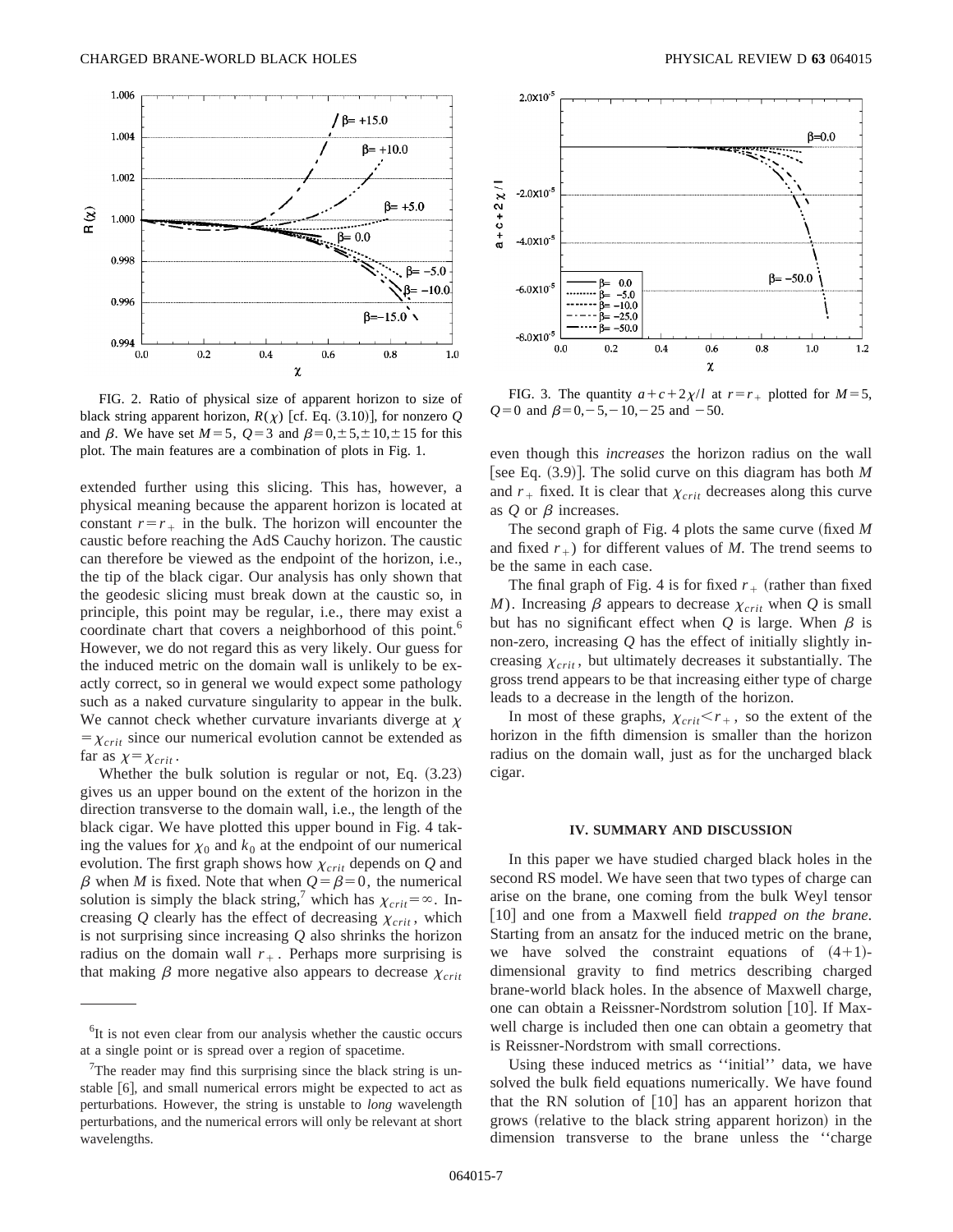

FIG. 4. Critical value  $\chi_{crit}$  [Eq. (3.23)] plotted for non-zero *Q* and  $\beta(\leq 0)$  black holes. [above left] We have set *M* = 5 for this plot. Note that for the uncharged case,  $\chi_{crit} = \infty$ . The solid curve is for the special cases with  $r_{+} = 10.0$ . [above right] Critical value  $\chi_{crit}$  for combinations of parameters  $(Q, \beta)$  which produce a black hole with  $r<sub>+</sub> = 10.0$ .  $M = 5.0,6.25,7.5,8.75$  and 10.0 are chosen for these plots. The black dots denote the ends of the lines at  $\beta=0$  and the other ends projected onto the  $\chi_{crit}=3$  plane. [below] The same plot as for (b), but *M* is specified so as to fix  $r_{+} = 10$  for given ( $Q, \beta$ ).

squared'' parameter  $\beta$  is taken to be negative.<sup>8</sup> It therefore seems unlikely that this solution really corresponds to a charged brane-world black hole. Of course, if a bulk gauge field is included then the work of [10] (with  $\beta$ >0) has a natural interpretation as the induced metric on the brane arising from the charged black string solution of  $[14,15]$ .

If  $\beta$ <0 and/or  $Q \neq 0$  then the horizon shrinks relative to the black string horizon. For all cases (including  $\beta$ >0), we have found that the trace of the extrinsic curvature diverges at a finite distance from the brane, with the volume element of the spacetime tending to zero. For  $\beta \le 0$ , we have interpreted this as the end point of the horizon of the black hole. Our results suggest that increasing the charges of a braneworld black hole will decrease the length of its horizon in the fifth dimension, even when the horizon radius on the brane is kept fixed. This implies that, by adjusting *Q*, one can change the five dimensional horizon area while keeping the four dimensional horizon area fixed. One might think that this would lead to a difference between the entropies calculated from these horizon areas, which would be bad news for hopes of recovering general relativity as the effective four dimensional theory of gravity on the brane. However, the exponential decrease in the volume element as one moves away from the brane implies that the dominant contribution

 ${}^{8}$ In [24], the evolution of Kaluza-Klein bubbles was studied numerically and it was found that even though negative mass bubbles start off with accelerating expansion  $[23]$ , the acceleration ultimately becomes negative. It is conceivable that something analogous could happen here but we have found no evidence for such behavior.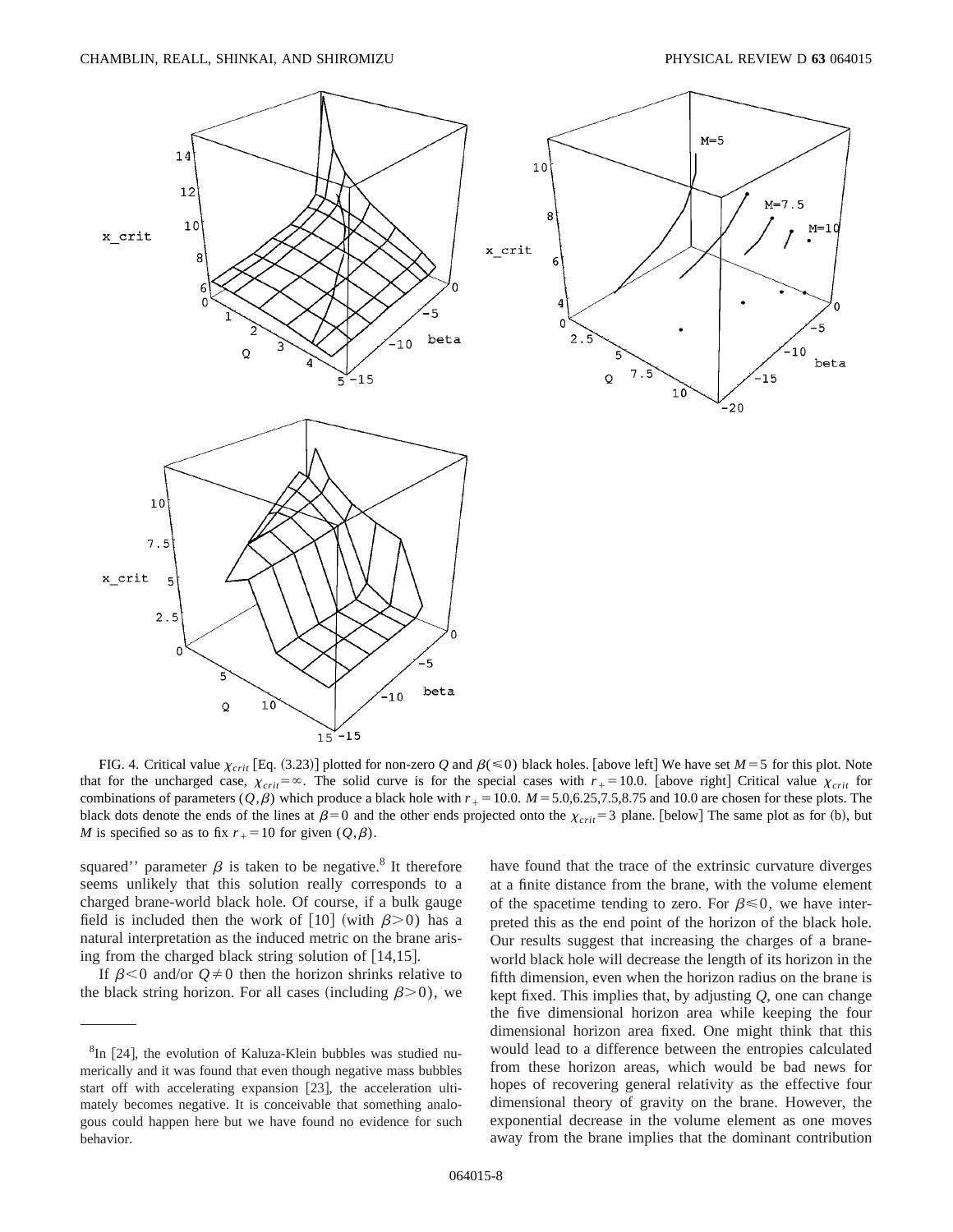to the five dimensional area comes from the region of the horizon that is closest to the brane  $[9]$ . Changes near the other end of the horizon give only subleading corrections to the five dimensional area, allowing the four and five dimensional entropies to agree at leading order.

We suspect that our solutions will generically have a curvature singularity at the point where the trace of the extrinsic curvature diverges. This is because it seems rather improbable that our ansatz for the induced metric on the brane should turn out to be exactly right. However, we expect that for each value of  $\ddot{\theta}$  there will be some value of  $\beta$  for which a small change in our initial data would smooth out this singularity, leading to a regular geometry describing a braneworld black hole carrying Maxwell charge *Q*. This smoothing would probably not significantly affect the position of the ''tip'' of the horizon, for which we have obtained an upper bound on the distance from the brane. This is to be contrasted with the uncharged case in which one takes the induced metric on the brane to be Schwarzschild. Evolving this into the bulk gives the black string metric, for which the singularity occurs at the AdS horizon, which is at *infinite* proper distance from the brane along spacelike geodesics. A small perturbation of the metric on the brane takes one from the black string to the black cigar, which has a regular AdS horizon and a black hole horizon with a tip at finite distance from the brane.

For the black string, the stability analysis of  $[6]$  shows that the horizon extends a distance of order  $d = l \log(G_4 M/l)$ into the fifth dimension, so  $d \ll r_{+}$ . Our results give only an upper bound for *d* in the charged case. It would be nice if the stability analysis could be extended to the charged case. However, the instability only sets in when the proper radius of the horizon becomes smaller than the anti–de Sitter length scale and we were not able to extend our numerical evolution this far. Our upper bound seems rather on the large side, since it appears to give  $d \sim r_+$  for small *Q* and  $\beta$ . However, for large *Q* and/or  $\beta$ , Fig. 4(c) shows that  $d \ll r_{+}$ , so our upper bound is probably tighter in this case.

The main outstanding problem remains to find the exact bulk metric that describes a brane-world black hole. This was solved for uncharged black holes in the 3 dimensional RS model by using the 4 dimensional AdS C-metric in the bulk [9]. Unfortunately, the higher dimensional generalization of this metric is not known. It would be interesting to see whether charged black holes in the 3 dimensional RS model could be constructed by using the same bulk as in  $[9]$ but simply slicing along a different hypersurface. It would also be interesting to use the methods of  $[18–20]$  to find linearized solutions describing spherical distributions of matter charged with respect to a brane-world gauge field.

### **ACKNOWLEDGMENTS**

A.C. thanks Dan Freedman, Andreas Karch, Philip Mannheim, Joe Minahan and Lisa Randall for useful conversations. A.C. is partially supported by the U.S. Dept. of Energy under cooperative research agreement DE-FC02- 94ER40818. H.S.R. thanks Stephen Hawking for useful conversations. A.C. and H.S.R. thank the organizers of the Santa Fe Summer Workshop on ''Supersymmetry, Branes and Extra Dimensions'' for hospitality while this work was being completed. H.S. appreciates the hospitality of the CGPG group, and was supported in part by NSF grant PHY-9800973, and the Everly research funds of Penn State. H.S. was supported by the Japan Society for the Promotion of Science. T.S. thanks D. Langlois for discussions. His work is partially supported by the Yamada foundation. Numerical computations were performed using machines at CGPG.

# **APPENDIX A: BRANE BENDING AND THE BLACK STRING**

One candidate for a black hole formed by gravitational collapse of charged brane-world matter on a domain wall in AdS is the black string solution in AdS, which has the metric

$$
ds^{2} = \frac{l^{2}}{z^{2}} \left[ -U(r)dt^{2} + U(r)^{-1}dr^{2} + r^{2}d\Omega_{2}^{2} + dz^{2} \right]
$$
\n(A1)

where  $U(r) = 1-2G<sub>4</sub>M/r$ . As discussed in [6], surfaces of constant *z* trivially satisfy the Israel matching conditions provided that the tension satisfies  $\lambda = \pm 6/\kappa_5^2 l$ . Thus, we may slice the spacetime along such a surface of constant *z*, and match to a mirror image, in order to obtain the Schwarzschild solution on the domain wall.

We now want to consider what happens when we allow the black hole to be electrically charged with respect to some  $U(1)$  gauge field living on the brane. Thus, we must add in an extra term to the brane-world stress energy tensor of the form

$$
T_{\mu\nu} = \frac{1}{4\pi G_4} \left( F_{\mu\rho} F^{\rho}_{\nu} - \frac{1}{4} q_{\mu\nu} F_{\rho\sigma} F^{\rho\sigma} \right) \tag{A2}
$$

where the electric gauge potential has the form

$$
A = -\Phi(r)dt
$$
 (A3)

so that

$$
F = \Phi'(r)dt \wedge dr \tag{A4}
$$

where  $\prime$  denotes differentiation with respect to  $r$ .

Now, as a first guess we might try to support this stressenergy on the brane by allowing the brane to bend in the black string background in such a way that the extrinsic curvatures would still satisfy the Israel equations.

In other words, we allow the position  $z$  of the brane to depend on the radial direction *r*. Solving the Maxwell equations yields

$$
\Phi'(r) = -\frac{Q}{r^2} (1 + z'^2 U)^{1/2}.
$$
 (A5)

To compute the extrinsic curvature of the timelike hypersurface swept out by  $z = z(r)$ , we introduce an orthonormal basis which consists of a unit normal vector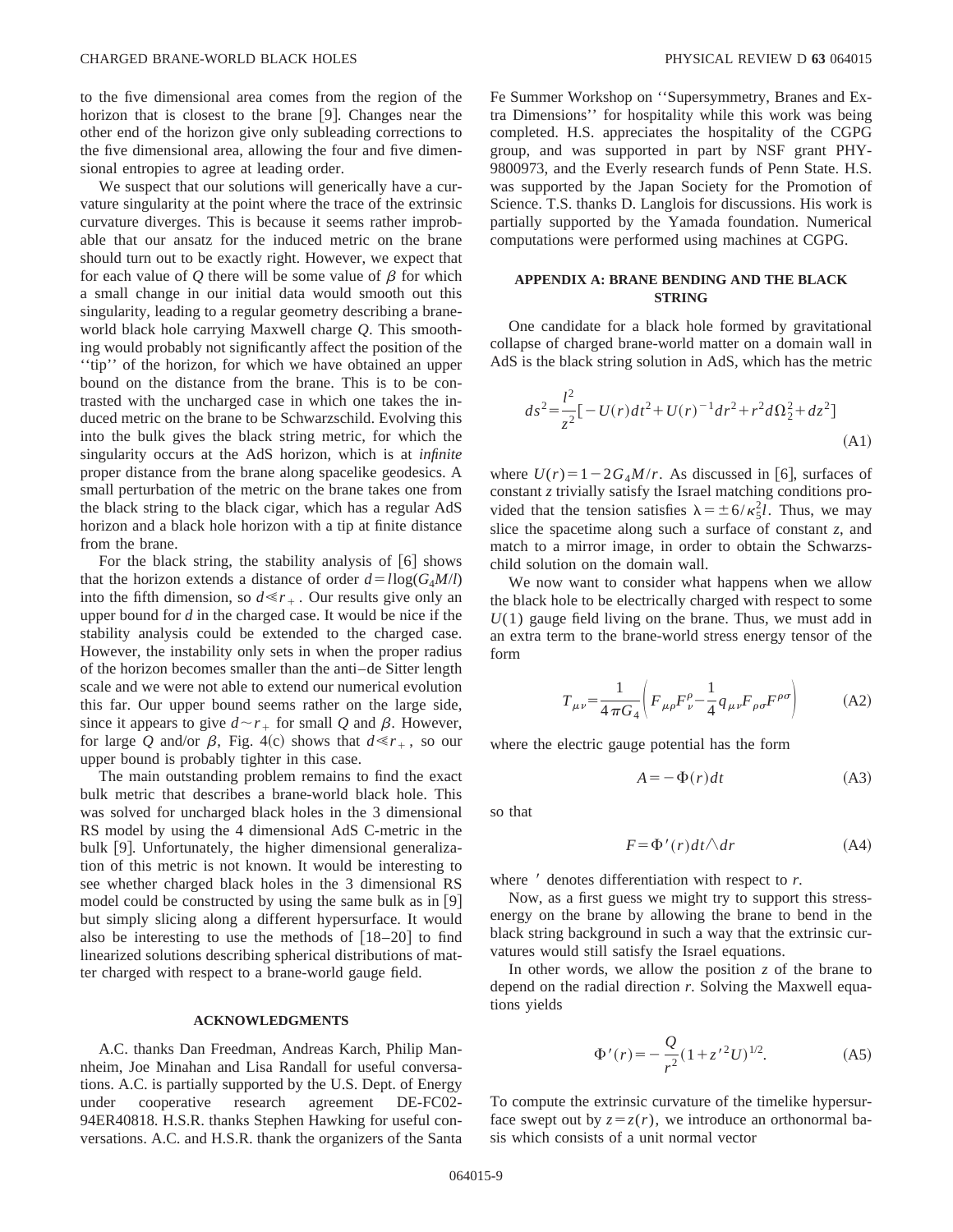$$
n = \frac{\epsilon l}{z\sqrt{1 + Uz'^2}}(dz - z'dr),\tag{A6}
$$

where  $\epsilon = \pm 1$ , a unit timelike tangent

$$
u = \frac{z}{l} U^{-1/2} \frac{\partial}{\partial t}, \tag{A7}
$$

and the spacelike tangents

$$
t = \frac{z}{l} \sqrt{\frac{U}{1 + U z'^2}} \left( z' \frac{\partial}{\partial z} + \frac{\partial}{\partial r} \right),
$$
 (A8)

$$
e_{\phi} = \frac{z}{lr \sin \theta} \frac{\partial}{\partial \phi},\tag{A9}
$$

$$
e_{\theta} = \frac{z}{lr} \frac{\partial}{\partial \theta}.
$$
 (A10)

It follows that the non-vanishing components of the extrinsic curvature in this basis are

$$
K_{uu} = \frac{\epsilon}{l\sqrt{1 + Uz'^2}} \left(1 + \frac{1}{2}U'zz'\right),\tag{A11}
$$

$$
K_{\theta\theta} = K_{\phi\phi} = \frac{-\epsilon}{l\sqrt{1 + Uz'^2}} \left(1 + \frac{U}{r}zz'\right),\tag{A12}
$$

$$
K_{tt} = -\frac{\epsilon U}{l(1 + Uz^{'2})^{3/2}} \left( zz'' + z'^{2} + U^{-1} + \frac{U'zz'}{2U} \right). \tag{A13}
$$

Under the assumption of  $Z_2$  symmetry, the Israel equations reduce to Eq.  $(2.12)$ . The three independent components of  $K_{\mu\nu}$  give three independent equations:

$$
K_{tt} = \frac{1}{l} - \frac{z^4 Q^2}{2l^3 r^4}
$$
  

$$
K_{uu} = -\frac{1}{l} + \frac{z^4 Q^2}{2l^3 r^4}
$$
 (A14)

$$
K_{\theta\theta} = \frac{1}{l} + \frac{z^4 Q^2}{2l^3 r^4}.
$$

It is straightforward to show that it is impossible to solve these three equations simultaneously unless one takes  $Q=0$ and  $z = const$ , which is the uncharged solution of [6]. It is therefore not possible to support the stress energy of a point charge by simply allowing the brane to bend in the black string background. It follows that the *bulk* has to change once the brane-world charge is introduced. In other words, brane-world charge will induce changes in the bulk Weyl tensor, and this is exactly what we have found in our numerical analysis.

## **APPENDIX B: KALUZA-KLEIN BUBBLE**

The double Wick rotation( $\chi \rightarrow it, t \rightarrow i\tau$ ) of the metric of Eq.  $(2.13)$  gives us the Euclidean induced metric:

$$
ds^{2} = U(r)d\tau^{2} + \frac{dr^{2}}{U(r)} + r^{2}d\Omega_{2}^{2}.
$$
 (B1)

The largest  $r=r_+$  such that  $U(r_+)=0$  is interpreted as the position of the bubble surface. Around  $r=r_{+}$ , the metric can be expanded

$$
ds^{2} \approx U'(r_{+})(r-r_{+})d\tau^{2} + \frac{dr^{2}}{U'(r_{+})(r-r_{+})} + r_{+}^{2}d\Omega_{2}^{2}.
$$
\n(B2)

In term of the new coordinate  $R = \sqrt{r - r_+}$ ,

$$
ds^{2} \approx \frac{4}{U'(r_{+})} \left[ R^{2} d \left( \frac{U'(r_{+}) \tau}{2} \right)^{2} + dR^{2} \right] + r_{+}^{2} d\Omega_{2}^{2}.
$$
\n(B3)

We can see easily that the metric will be regular if we assume that the  $\tau$  direction is periodic with period  $4\pi$ /*U'* $(r_{+})$ .

In the case of  $U(r) = 1 - r_0^2/r^2$  with  $\lambda = \Lambda = 0$ , the exact five dimensional solution for time-symmetric initial data  $(K_{\mu\nu}=0)$  is

$$
ds_5^2 = -r^2dt^2 + U(r)d\tau^2 + U^{-1}(r)dr^2 + r^2\cosh^2 t d\Omega_2^2.
$$
\n(B4)

This is the Witten-bubble spacetime [21]. Another example of initial data for a Kaluza-Klein bubble spacetime was given in Ref.  $[22]$  and its classical time evolution has been investigated in Refs.  $[23,24]$ .

- [1] N. Arkani-Hamed, S. Dimopoulos, and G. Dvali, Phys. Lett. B **429**, 263 (1998).
- [2] I. Antoniadis, N. Arkani-Hamed, S. Dimopoulos, and G. Dvali, Phys. Lett. B 436, 257 (1998).
- [3] L. Randall and R. Sundrum, Phys. Rev. Lett. **83**, 3370 (1999).
- [4] L. Randall and R. Sundrum, Phys. Rev. Lett. **83**, 4690 (1999).
- @5# V. A. Rubakov and M. E. Shaposhinikov, Phys. Lett. **152B**,

136 (1983); M. Visser, *ibid.* **159B**, 22 (1985); M. Gogberashvili, Mod. Phys. Lett. A 14, 2025 (1999).

- [6] A. Chamblin, S. W. Hawking, and H. S. Reall, Phys. Rev. D **61**, 065007 (2000).
- @7# R. Gregory and R. Laflamme, Phys. Rev. Lett. **70**, 2837 (1993); R. Gregory, Class. Quantum Grav. 17, L125 (2000).
- [8] A. Chamblin, C. Csaki, J. Erlich, and T. J. Hollowood, Phys.